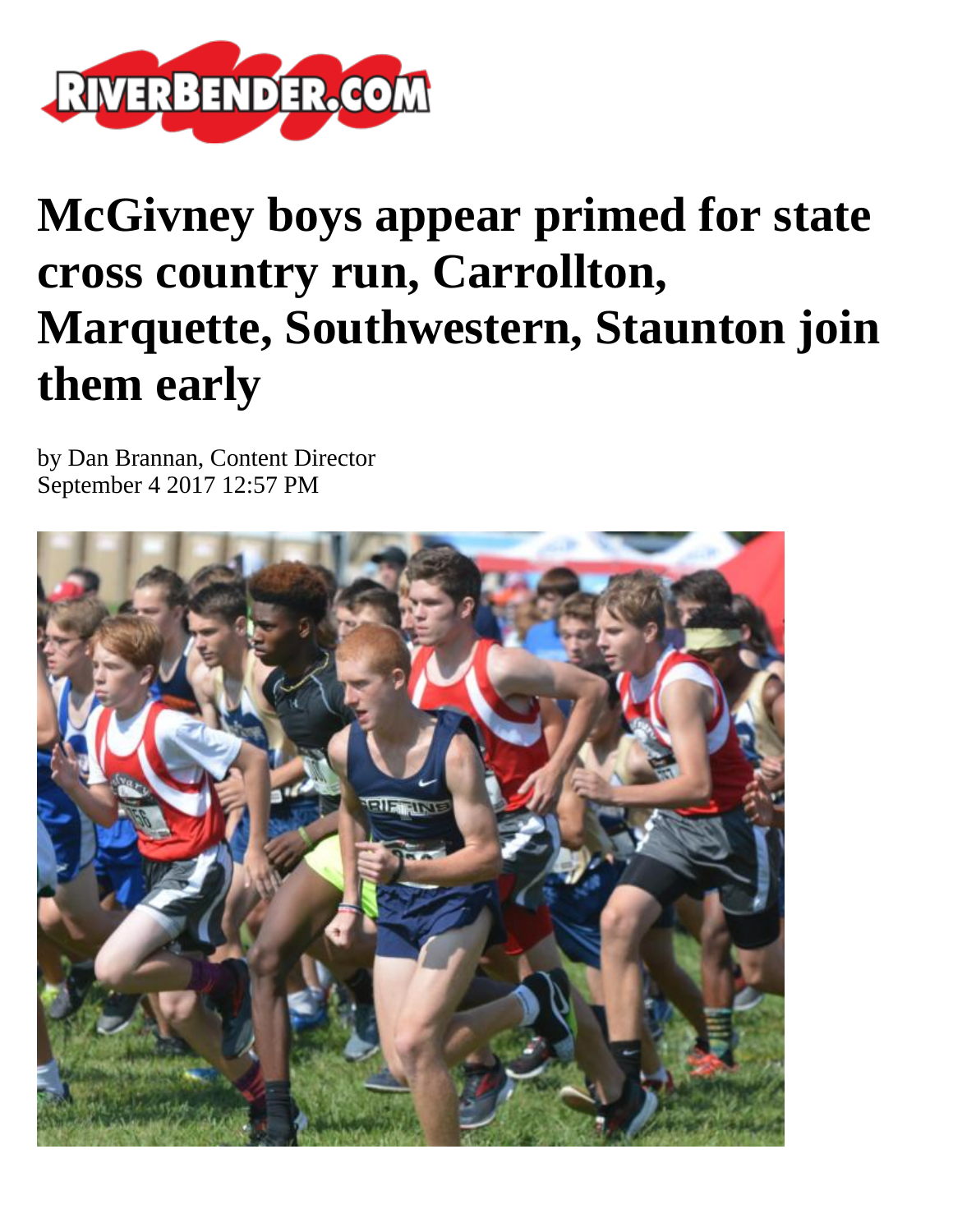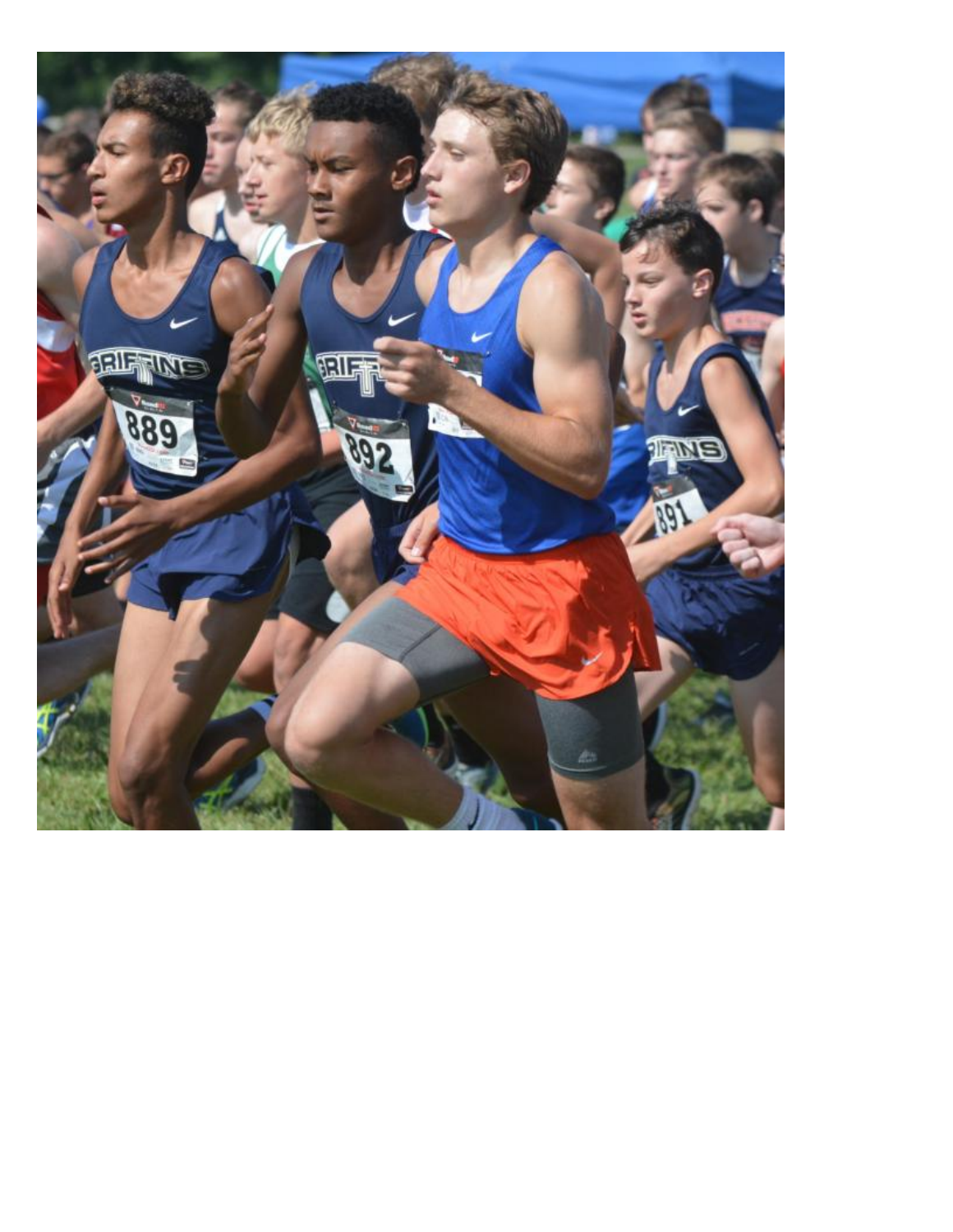

EDWARDSVILLE – Father McGivney Catholic's boys cross country team appears primed for strong run the rest of the season.

Father McGivney Catholic's boys cross-country team had a top-10 finish on Aug. 26 as the Griffin boys finished fourth in Metro East Lutheran First to the Finish meet at SIU-Edwardsville's Mud Mountain course.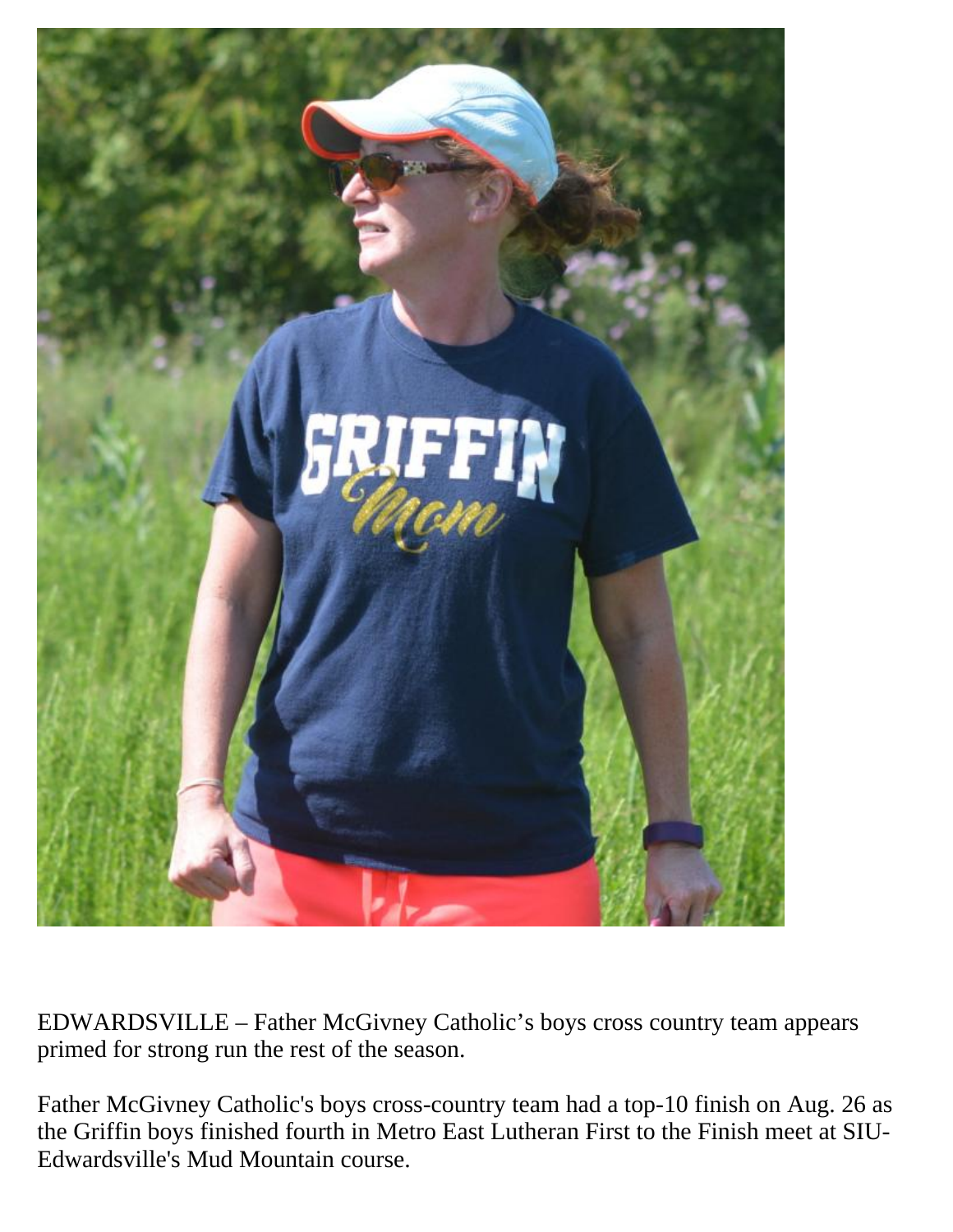The Griffins finished behind Mascoutah (110 points), Freeburg (128) and Cape Girardeau (Mo.) Notre Dame (198), with McGivney scoring 205 points, enough to finish ahead of Pickneyville (225) on the day. The second five schools were Columbia (255), Breese Mater Dei (263), Farmington, Mo. (294), Nashville (304) and Steeleville (309). Piasa Southwestern took 34th at 928 points and MEL was 37th at 1,006 points, with Marquette Catholic and Carrollton runners competing as individuals.

Marquette Catholic, Carrollton and McGivney had runners taking part as individuals.

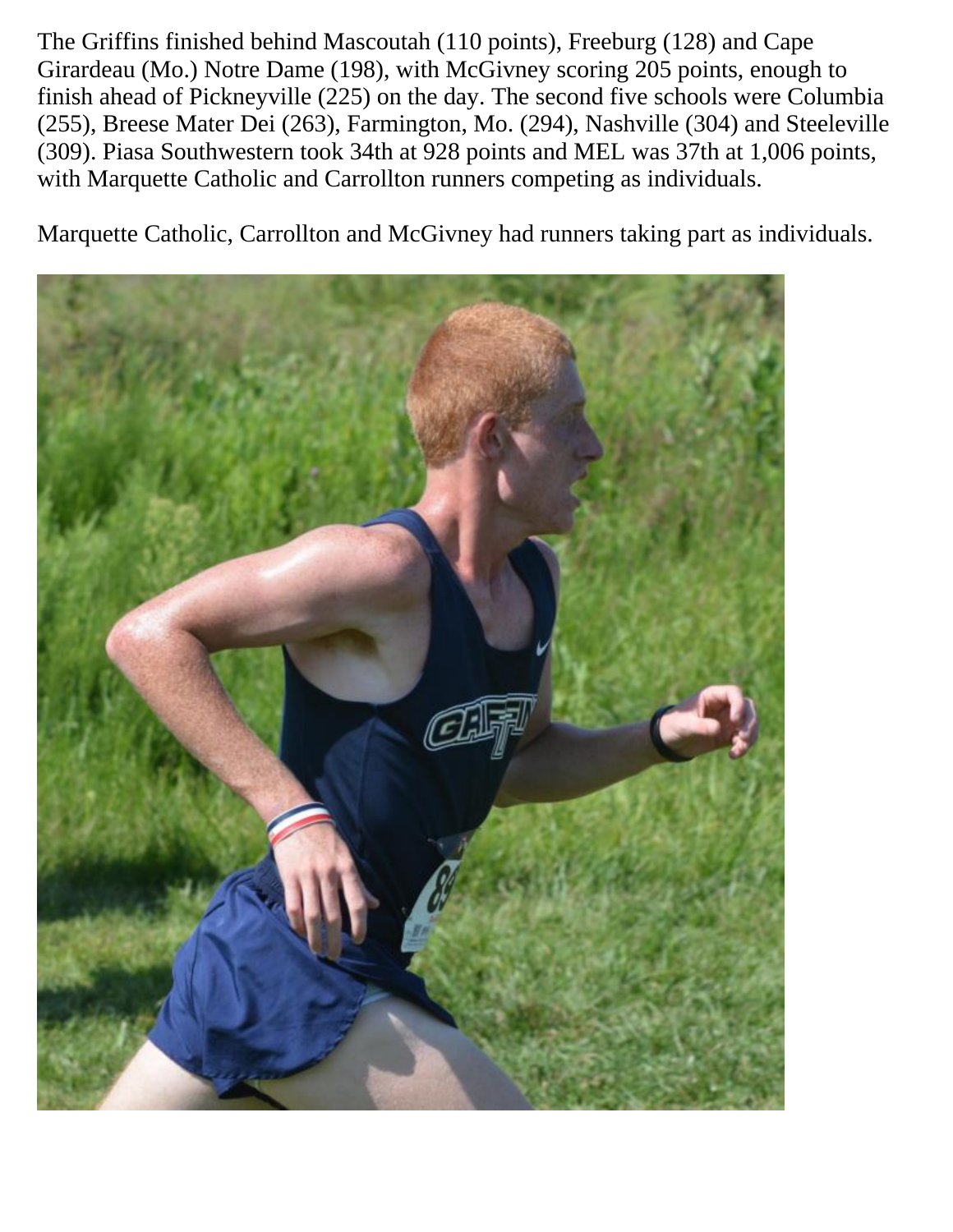Ross Bushur finished eighth in the First to the Finish race individual standings, covering the five-kilometer (3.1 mile) course in 16:56.20, with Tyler Guthrie (24th 18:04.60), Zach Brasel (76th in18:42.30), Tanner Fox (137th in 19:07.00) and Diego Pacheco (205th in 19:18.40) rounding out the Griffins' scoring runners; Grant Seniker finished 67th in 19:16.90 for the Piasa Birds' top finish on the day, while the Knights' Josh Jacobsen was 138th in 20:49.10, Marquette's Cole DeClue took 179th and finished in 21: 11.00, while the Hawks' Seth Howard covered the course in 20:49.10 for a 159th-place finish on the day.

Father McGivney head cross country coach Suzy Bushur said she was glad to see her boys in the top four, but honestly thought without a slight injury to her son, Ross, the team would have placed higher.

"Ross purchased some brand new spikes and was wearing them and he ended up with a bone bruise and two blood blisters," she said. "He felt great and was leading the race in the beginning and then this bothered him. He ended up eighth with a time of 16:56."

Coach Bushur said she knows she has a young team, but she believes as the season progresses, they will only become more competitive.

"We will work on things and get better," she said. "It was a good way to start the season. Now we know what we can do. From here on we keep getting better. We ended up fourth, but honestly we could have gotten third, we were only seven points. It hurt us when Ross was injured, but we will be back."

On the girls side at the First to the Finish Meet, MEL's Kate Muravjova was their top runner of the day with a time of 27:54.00, good for 146th place on the day; Marquette was led by Riley Vickrey finished in 21st place and finished in a time of 22:06.10; Carrollton's Lily Baumgartner took 45th place and covered the course in 23:17.10 and McGivney's Mira McAtee finished in 26:37.10, good for 158th place.

St. Teresa's Jackson Stewart (16:29.00) and Staunton's Lydia Roller (19:53.90) took the individual titles on the day.

## **McGivney competes at Granite City Invite**

McGivney Catholic couldn't field a full varsity team for the Granite City Invitational this past Saturday, so Griffin coach Suzy Bushur had her teams focus on personal records for her runners.

"We didn't have our full team together and we went for (PRs) for everybody," Bushur said. "We just went out and ran the best we could; the kids did great – they all love the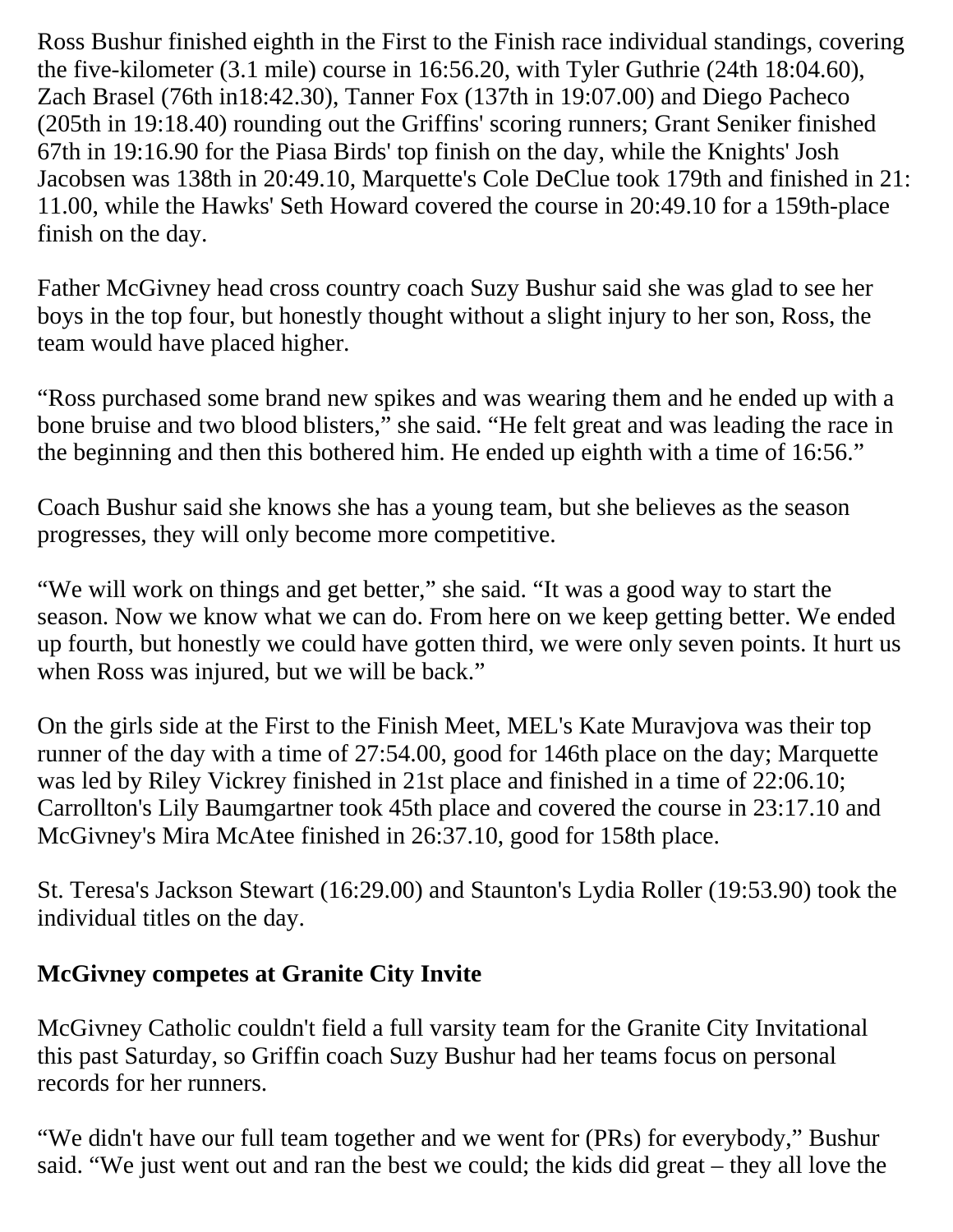team experience and they were cheering for each other and they had that opportunity today.

"I'm proud of all the teamwork and all the growth and improvements we're seeing. We want to grow from here as a team and in their running."

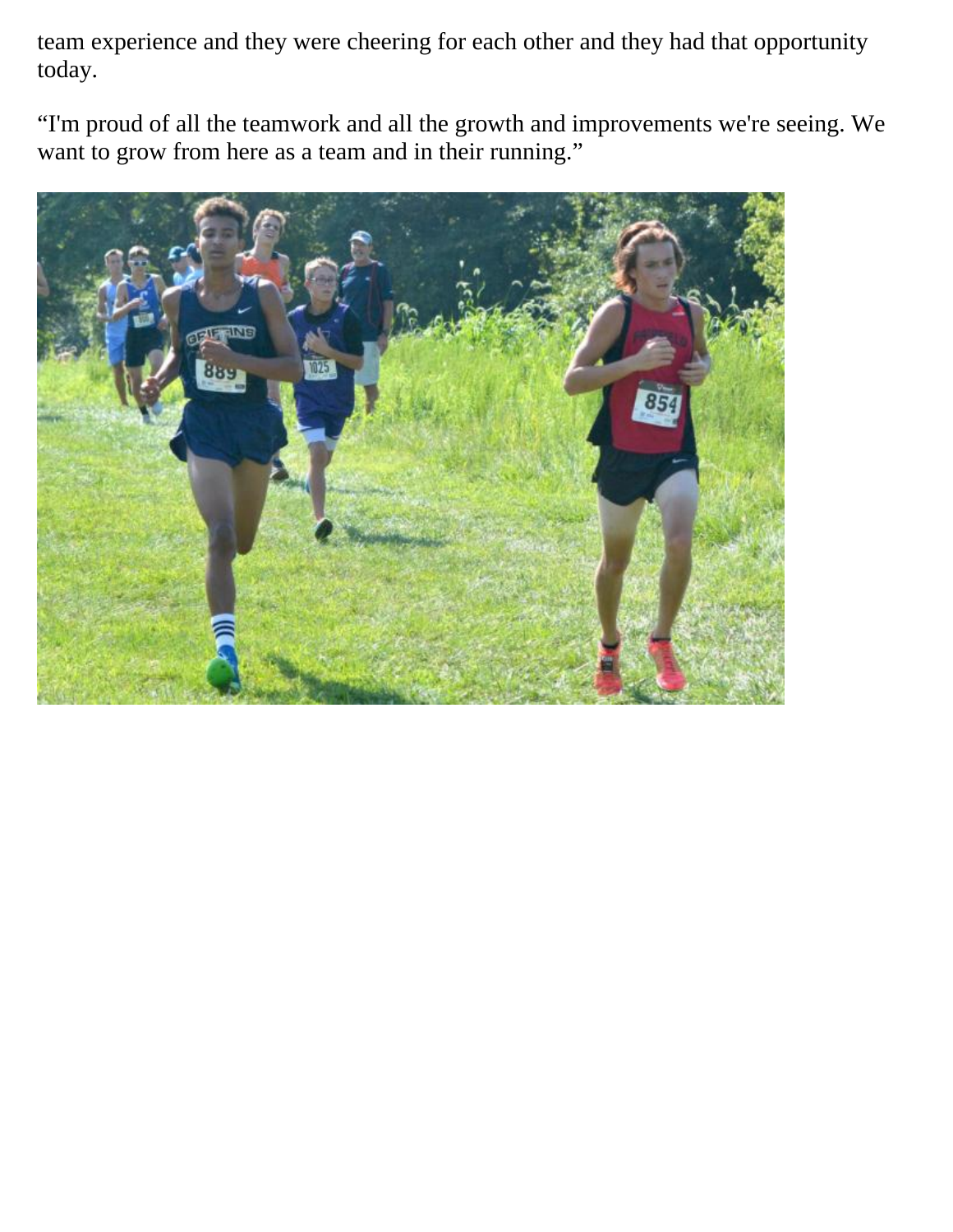

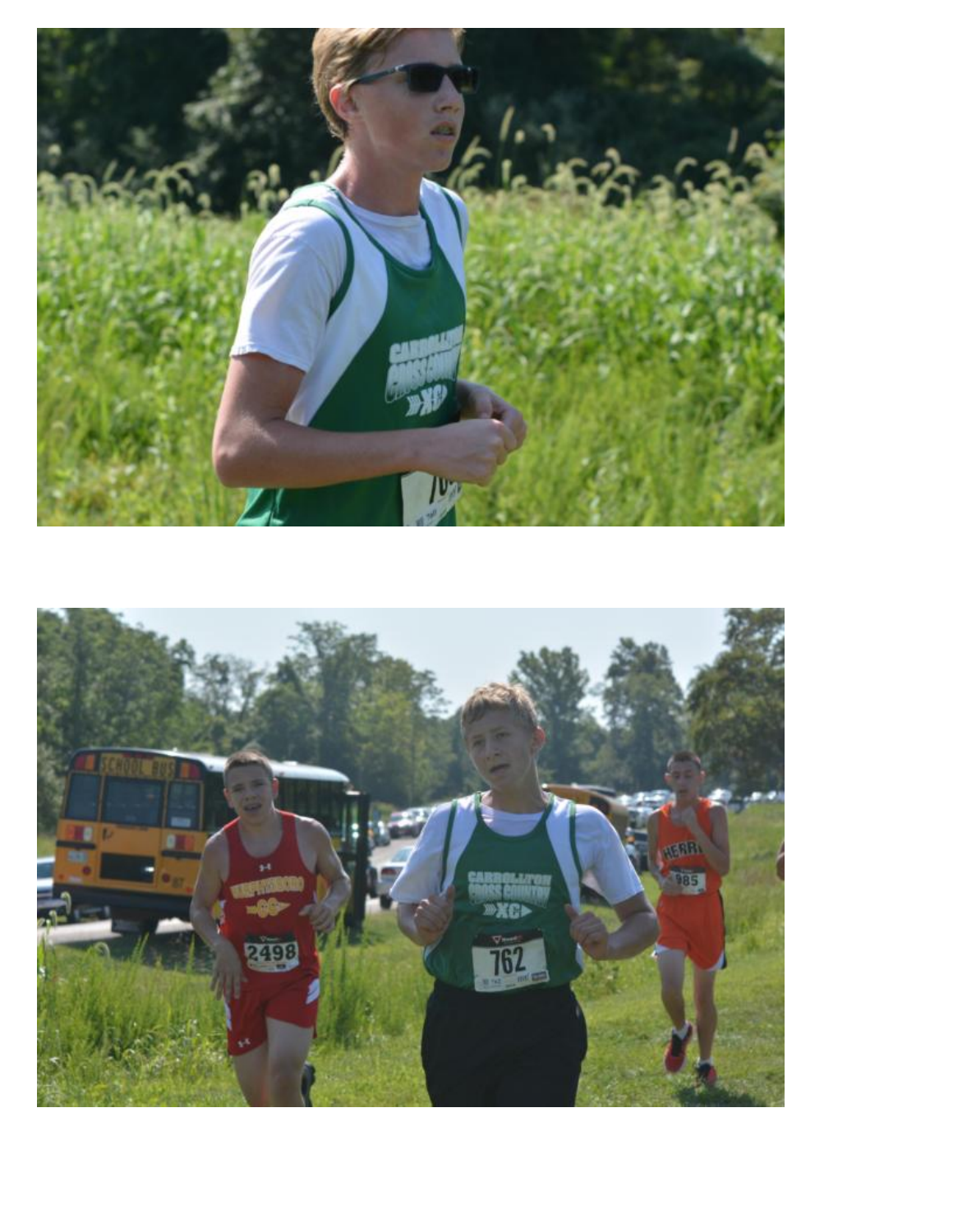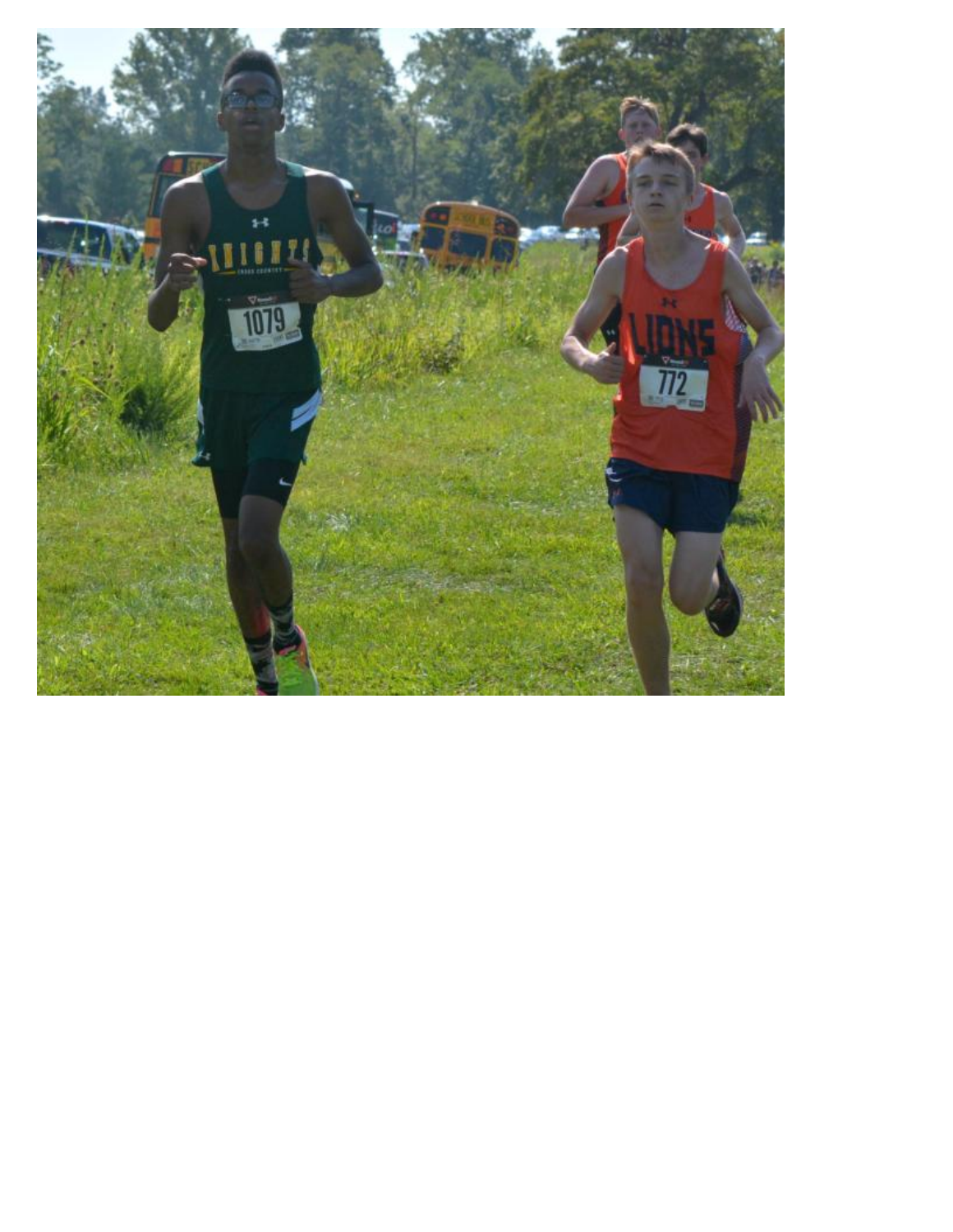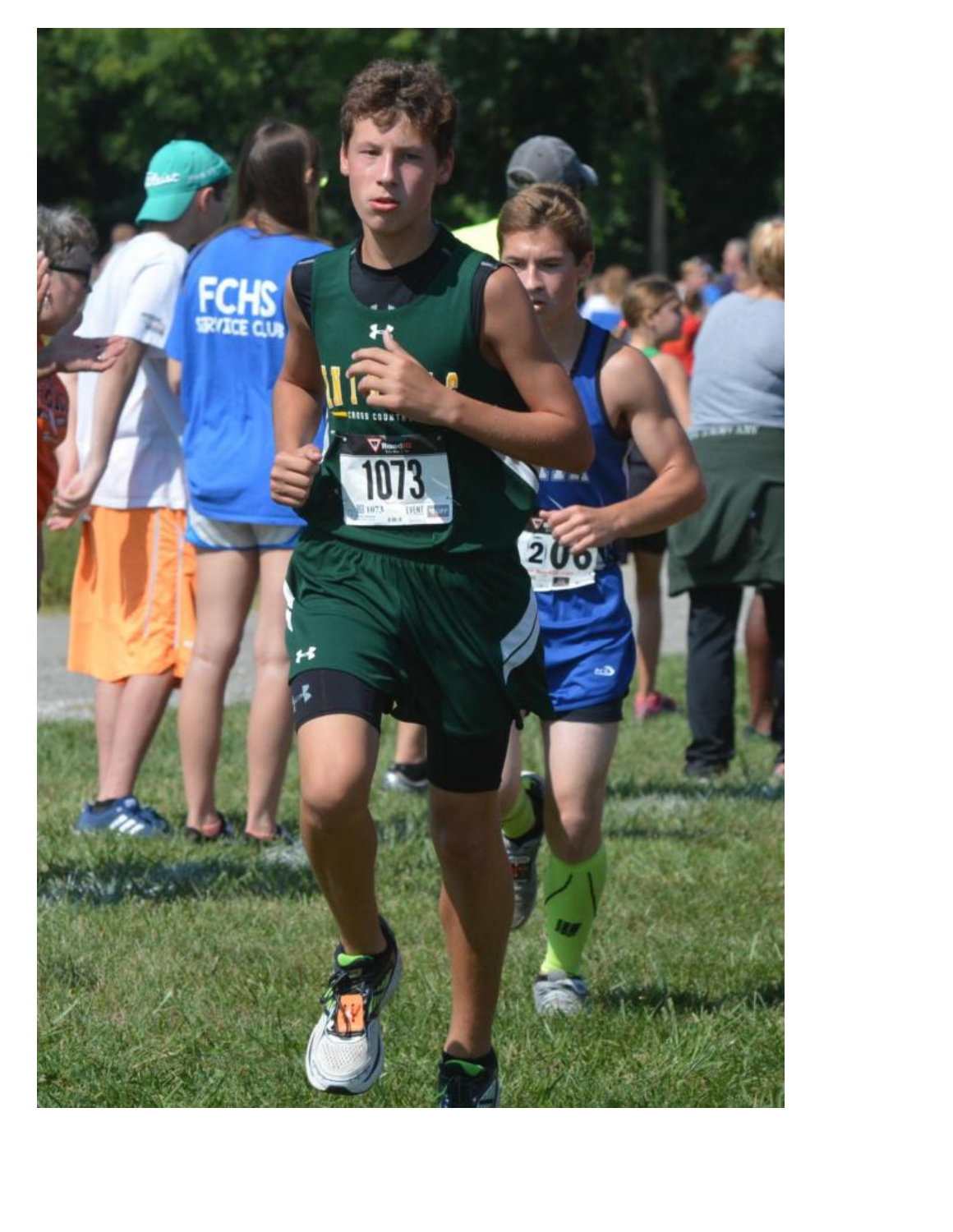